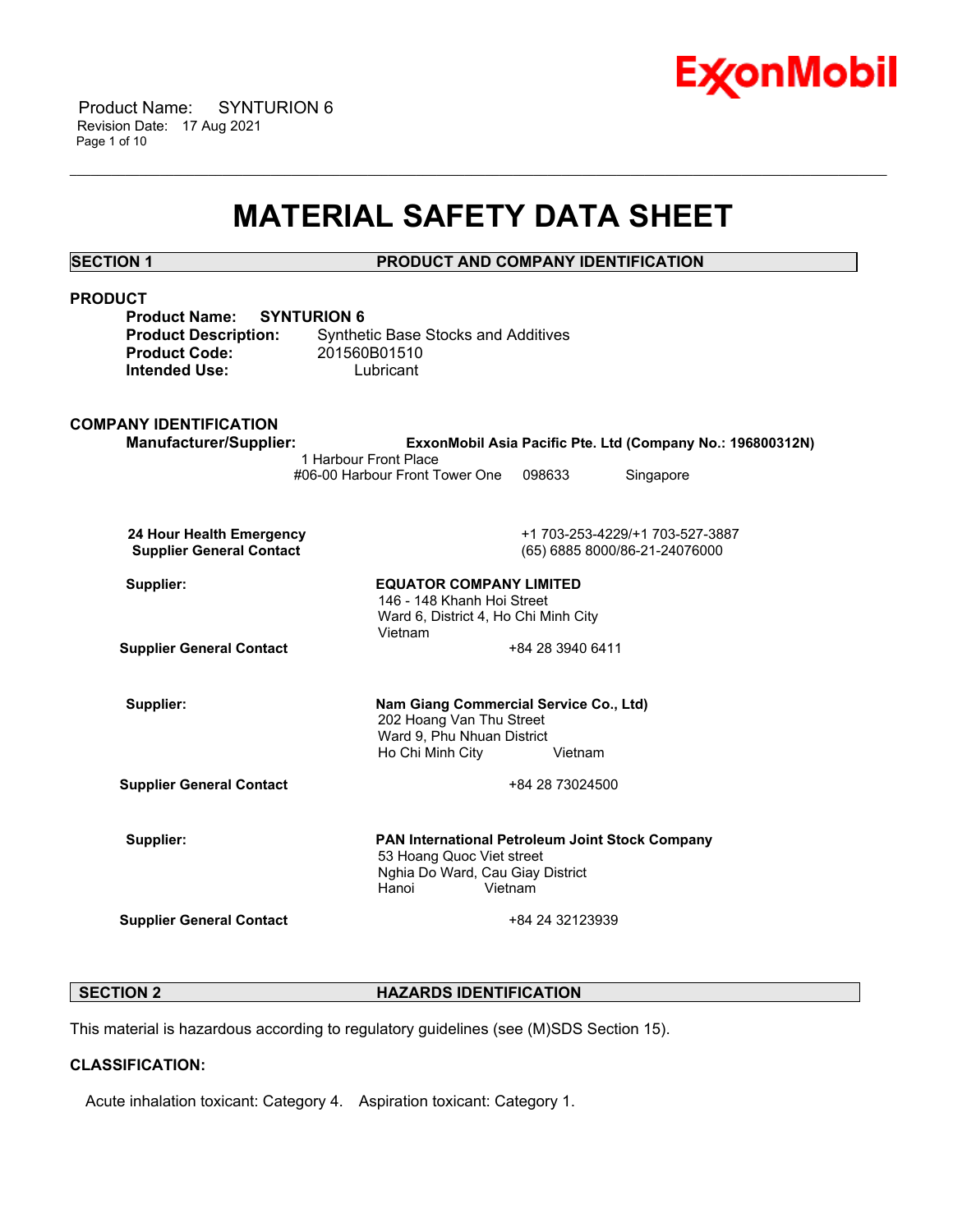

 Product Name: SYNTURION 6 Revision Date: 17 Aug 2021 Page 2 of 10

**LABEL: Symbol:**

**Signal Word:** Danger

#### **Hazard Statements:**

Health: H304: May be fatal if swallowed and enters airways. H332: Harmful if inhaled.

#### **Precautionary Statements:**

 Prevention: P261: Avoid breathing mist / vapours. P271: Use only outdoors or in a well-ventilated area. Response: P301 + P310: IF SWALLOWED: Immediately call a POISON CENTER or doctor/physician. P304 + P340: IF INHALED: Remove person to fresh air and keep comfortable for breathing. P312: Call a POISON CENTER or doctor/physician if you feel unwell. P331: Do NOT induce vomiting.

\_\_\_\_\_\_\_\_\_\_\_\_\_\_\_\_\_\_\_\_\_\_\_\_\_\_\_\_\_\_\_\_\_\_\_\_\_\_\_\_\_\_\_\_\_\_\_\_\_\_\_\_\_\_\_\_\_\_\_\_\_\_\_\_\_\_\_\_\_\_\_\_\_\_\_\_\_\_\_\_\_\_\_\_\_\_\_\_\_\_\_\_\_\_\_\_\_\_\_\_\_\_\_\_\_\_\_\_\_\_\_\_\_\_\_\_\_\_

Storage: P405: Store locked up.

Disposal: P501: Dispose of contents and container in accordance with local regulations.

**Contains:** DODECENE, DIMER WITH 1-DECENE, HYDROGENATED; HYDROGENATED POLYOLEFIN

#### **Other hazard information:**

# **PHYSICAL / CHEMICAL HAZARDS**

No significant hazards.

#### **HEALTH HAZARDS**

High-pressure injection under skin may cause serious damage. Excessive exposure may result in eye, skin, or respiratory irritation. Airborne low-viscosity branched alkanes can affect lungs.

#### **ENVIRONMENTAL HAZARDS**

No significant hazards.

**NOTE:** This material should not be used for any other purpose than the intended use in Section 1 without expert advice. Health studies have shown that chemical exposure may cause potential human health risks which may vary from person to person.

#### **SECTION 3 COMPOSITION / INFORMATION ON INGREDIENTS**

This material is defined as a mixture.

#### **Hazardous Substance(s) or Complex Substance(s) required for disclosure**

| <b>Name</b>                                          | CAS#                    | Concentration* | <b>GHS Hazard</b><br>Codes |
|------------------------------------------------------|-------------------------|----------------|----------------------------|
| . DIMER HYDROGENATED<br><b>PENE.</b><br>$1-DE$<br>◡∟ | 68649-<br>11<br>$1 - F$ | 50%<br>40      | H332<br>1304               |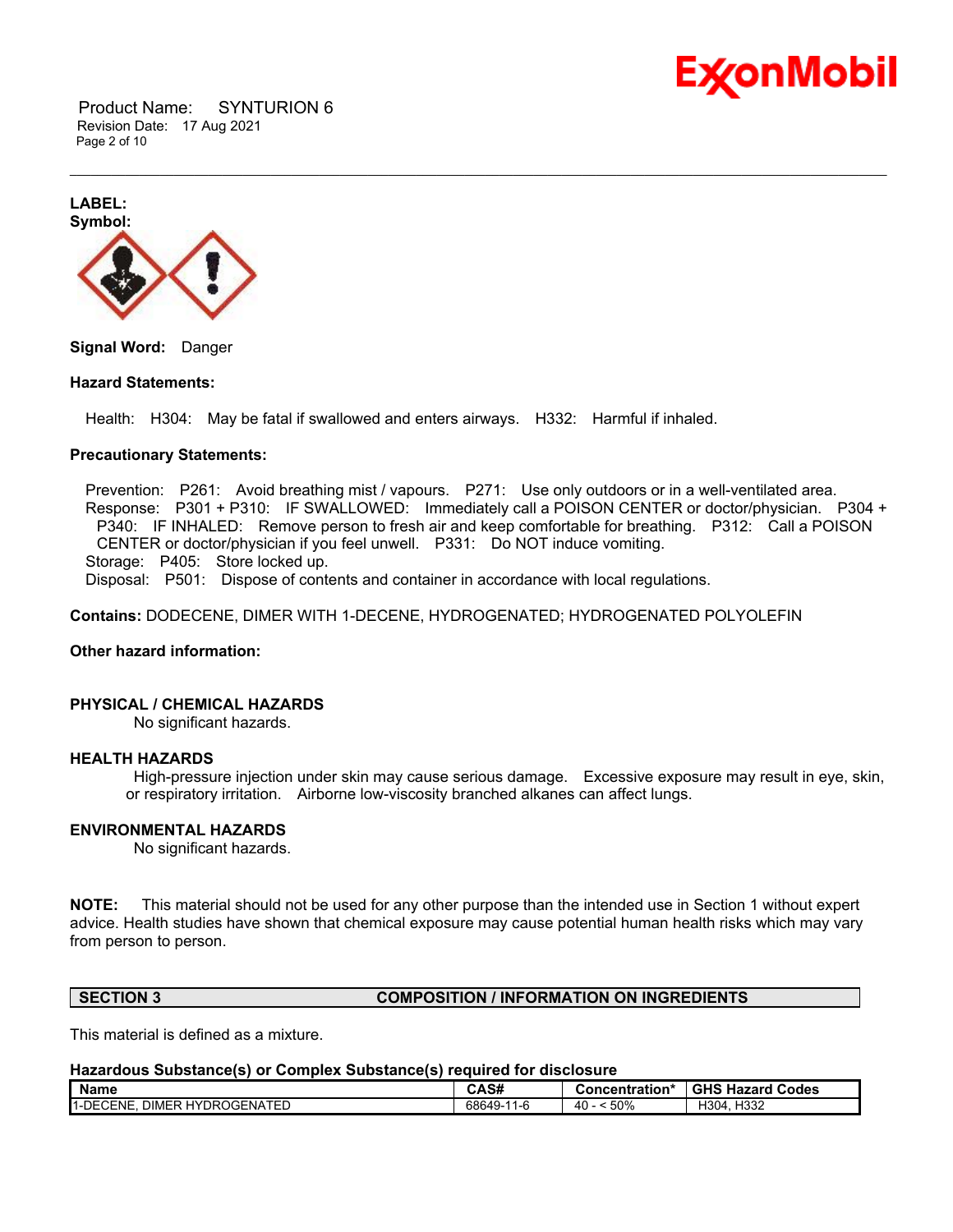

 Product Name: SYNTURION 6 Revision Date: 17 Aug 2021 Page 3 of 10

| 11-DECENE. HYDROGENATED<br>DODECENE.<br>DIMER WITH | 151006-58-5 | 50%<br>Λſ | H304. H332 |  |
|----------------------------------------------------|-------------|-----------|------------|--|

\* All concentrations are percent by weight unless material is a gas. Gas concentrations are in percent by volume.

#### **SECTION 4 FIRST AID MEASURES**

#### **INHALATION**

Immediately remove from further exposure. Get immediate medical assistance. For those providing assistance, avoid exposure to yourself or others. Use adequate respiratory protection. Give supplemental oxygen, if available. If breathing has stopped, assist ventilation with a mechanical device.

#### **SKIN CONTACT**

Wash contact areas with soap and water. If product is injected into or under the skin, or into any part of the body, regardless of the appearance of the wound or its size, the individual should be evaluated immediately by a physician as a surgical emergency. Even though initial symptoms from high pressure injection may be minimal or absent, early surgical treatment within the first few hours may significantly reduce the ultimate extent of injury.

#### **EYE CONTACT**

Flush thoroughly with water. If irritation occurs, get medical assistance.

#### **INGESTION**

Seek immediate medical attention. Do not induce vomiting.

#### **NOTE TO PHYSICIAN**

If ingested, material may be aspirated into the lungs and cause chemical pneumonitis. Treat appropriately.

# **SECTION 5 FIRE FIGHTING MEASURES**

#### **EXTINGUISHING MEDIA**

**Appropriate Extinguishing Media:** Use water fog, foam, dry chemical or carbon dioxide (CO2) to extinguish flames.

**Inappropriate Extinguishing Media:** Straight Streams of Water

#### **FIRE FIGHTING**

**Fire Fighting Instructions:** Evacuate area. Prevent runoff from fire control or dilution from entering streams, sewers, or drinking water supply. Firefighters should use standard protective equipment and in enclosed spaces, self-contained breathing apparatus (SCBA). Use water spray to cool fire exposed surfaces and to protect personnel.

**Unusual Fire Hazards:** Hazardous material. Firefighters should consider protective equipment indicated in Section 8.

**Hazardous Combustion Products:** Aldehydes, Incomplete combustion products, Oxides of carbon, Smoke, Fume, Sulfur oxides

#### **FLAMMABILITY PROPERTIES**

**Flash Point [Method]:** >140°C (284°F) [ASTM D-92] **Flammable Limits (Approximate volume % in air):** LEL: N/D UEL: N/D **Autoignition Temperature:** N/D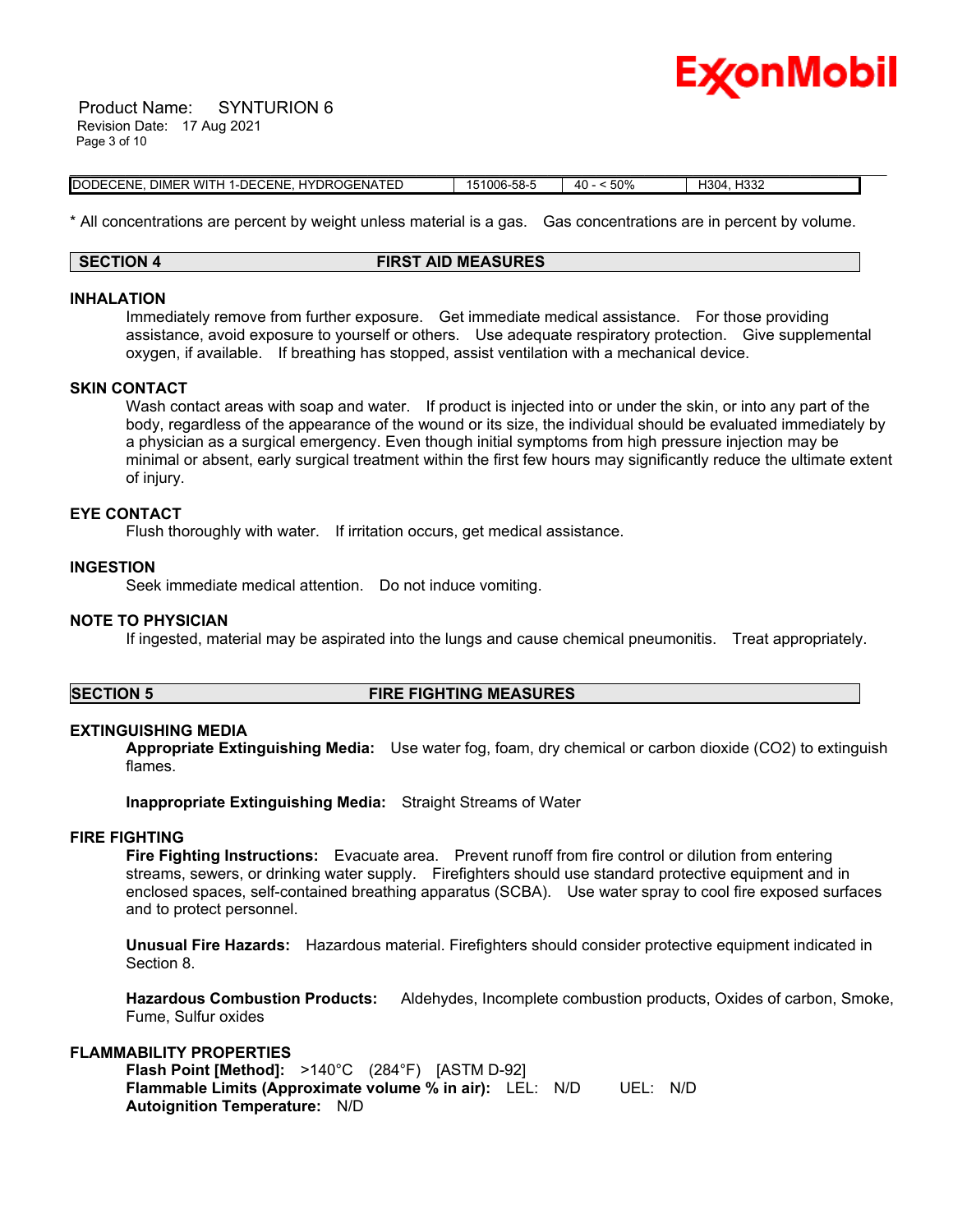

 Product Name: SYNTURION 6 Revision Date: 17 Aug 2021 Page 4 of 10

### **SECTION 6 ACCIDENTAL RELEASE MEASURES**

#### **NOTIFICATION PROCEDURES**

In the event of a spill or accidental release, notify relevant authorities in accordance with all applicable regulations.

\_\_\_\_\_\_\_\_\_\_\_\_\_\_\_\_\_\_\_\_\_\_\_\_\_\_\_\_\_\_\_\_\_\_\_\_\_\_\_\_\_\_\_\_\_\_\_\_\_\_\_\_\_\_\_\_\_\_\_\_\_\_\_\_\_\_\_\_\_\_\_\_\_\_\_\_\_\_\_\_\_\_\_\_\_\_\_\_\_\_\_\_\_\_\_\_\_\_\_\_\_\_\_\_\_\_\_\_\_\_\_\_\_\_\_\_\_\_

# **PROTECTIVE MEASURES**

Avoid contact with spilled material. Warn or evacuate occupants in surrounding and downwind areas if required due to toxicity or flammability of the material. See Section 5 for fire fighting information. See the Hazard Identification Section for Significant Hazards. See Section 4 for First Aid Advice. See Section 8 for advice on the minimum requirements for personal protective equipment. Additional protective measures may be necessary, depending on the specific circumstances and/or the expert judgment of the emergency responders.

#### **SPILL MANAGEMENT**

**Land Spill:** Stop leak if you can do it without risk. Absorb or cover with dry earth, sand or other noncombustible material and transfer to containers. Recover by pumping or with suitable absorbent.

**Water Spill:** Stop leak if you can do it without risk. Confine the spill immediately with booms. Warn other shipping. Remove from the surface by skimming or with suitable absorbents. Seek the advice of a specialist before using dispersants.

Water spill and land spill recommendations are based on the most likely spill scenario for this material; however, geographic conditions, wind, temperature, (and in the case of a water spill) wave and current direction and speed may greatly influence the appropriate action to be taken. For this reason, local experts should be consulted. Note: Local regulations may prescribe or limit action to be taken.

#### **ENVIRONMENTAL PRECAUTIONS**

Large Spills: Dike far ahead of liquid spill for later recovery and disposal. Prevent entry into waterways, sewers, basements or confined areas.

#### **SECTION 7 HANDLING AND STORAGE**

#### **HANDLING**

Avoid breathing mists or vapors. Prevent small spills and leakage to avoid slip hazard. Material can accumulate static charges which may cause an electrical spark (ignition source). When the material is handled in bulk, an electrical spark could ignite any flammable vapors from liquids or residues that may be present (e.g., during switch-loading operations). Use proper bonding and/or ground procedures. However, bonding and grounds may not eliminate the hazard from static accumulation. Consult local applicable standards for guidance. Additional references include American Petroleum Institute 2003 (Protection Against Ignitions Arising out of Static, Lightning and Stray Currents) or National Fire Protection Agency 77 (Recommended Practice on Static Electricity) or CENELEC CLC/TR 50404 (Electrostatics - Code of practice for the avoidance of hazards due to static electricity).

**Static Accumulator:** This material is a static accumulator.

#### **STORAGE**

The type of container used to store the material may affect static accumulation and dissipation. Do not store in open or unlabelled containers.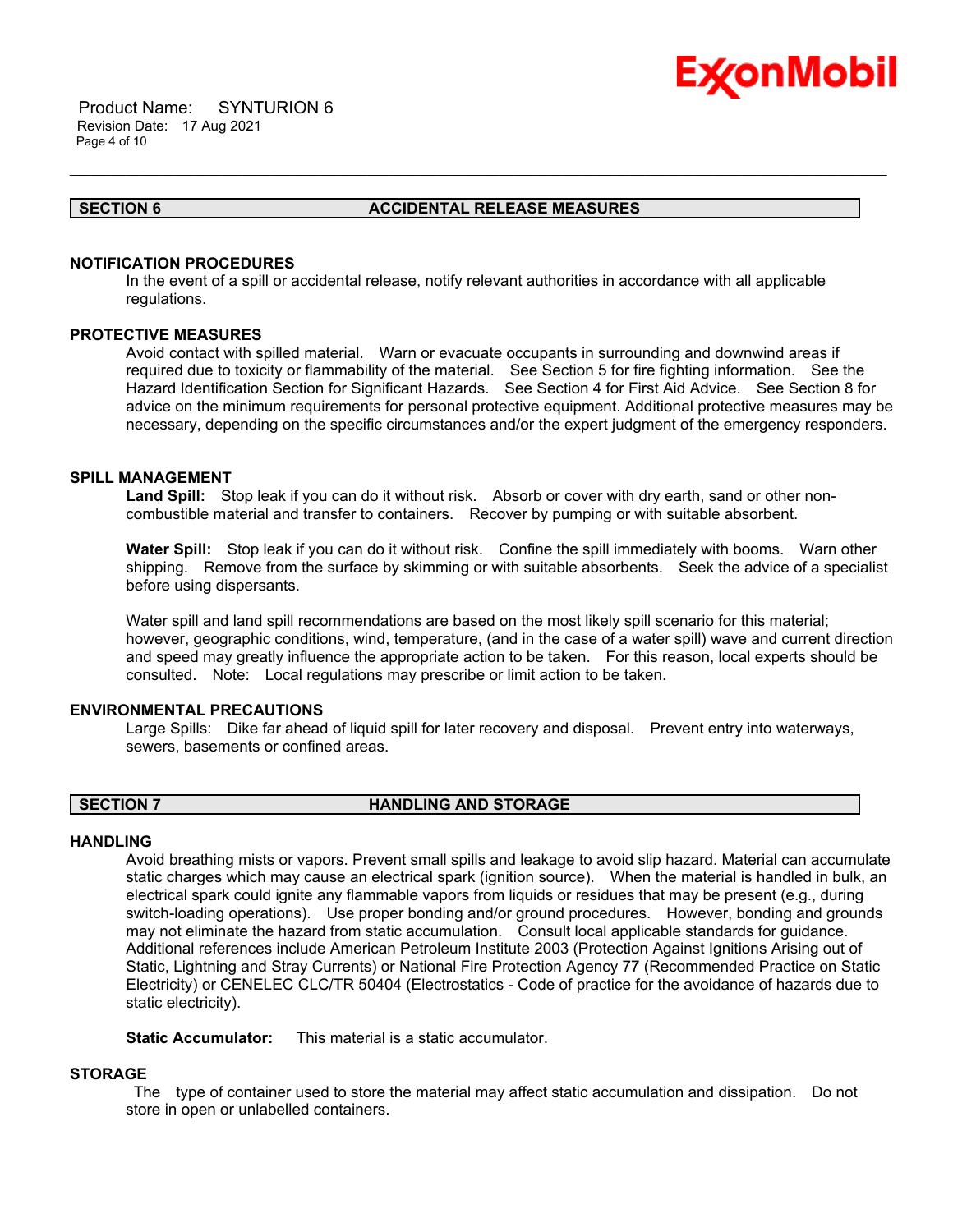

### **SECTION 8 EXPOSURE CONTROLS / PERSONAL PROTECTION**

#### **EXPOSURE LIMIT VALUES**

#### **Exposure limits/standards (Note: Exposure limits are not additive)**

| <b>Substance Name</b>   | Form      |            | <b>Limit / Standard</b> | <b>NOTE</b> | <b>Source</b> | Year |
|-------------------------|-----------|------------|-------------------------|-------------|---------------|------|
| 1-DECENE, DIMER         |           | <b>TWA</b> | mg/m3                   |             | ExxonMobil    | 2020 |
| <b>HYDROGENATED</b>     | Aerosols  |            |                         |             |               |      |
|                         | (thoracic |            |                         |             |               |      |
|                         | fraction) |            |                         |             |               |      |
| DODECENE, DIMER WITH 1- |           | <b>TWA</b> | mq/m3                   |             | ExxonMobil    | 2020 |
| DECENE, HYDROGENATED    | Aerosols  |            |                         |             |               |      |
|                         | (thoracic |            |                         |             |               |      |
|                         | fraction) |            |                         |             |               |      |

\_\_\_\_\_\_\_\_\_\_\_\_\_\_\_\_\_\_\_\_\_\_\_\_\_\_\_\_\_\_\_\_\_\_\_\_\_\_\_\_\_\_\_\_\_\_\_\_\_\_\_\_\_\_\_\_\_\_\_\_\_\_\_\_\_\_\_\_\_\_\_\_\_\_\_\_\_\_\_\_\_\_\_\_\_\_\_\_\_\_\_\_\_\_\_\_\_\_\_\_\_\_\_\_\_\_\_\_\_\_\_\_\_\_\_\_\_\_

NOTE: Limits/standards shown for guidance only. Follow applicable regulations.

### **ENGINEERING CONTROLS**

The level of protection and types of controls necessary will vary depending upon potential exposure conditions. Control measures to consider:

Adequate ventilation should be provided whenever the material is heated or mists are generated.

### **PERSONAL PROTECTION**

Personal protective equipment selections vary based on potential exposure conditions such as applications, handling practices, concentration and ventilation. Information on the selection of protective equipment for use with this material, as provided below, is based upon intended, normal usage.

**Respiratory Protection:** If engineering controls do not maintain airborne contaminant concentrations at a level which is adequate to protect worker health, an approved respirator may be appropriate. Respirator selection, use, and maintenance must be in accordance with regulatory requirements, if applicable. Types of respirators to be considered for this material include:

Particulate air-purifying respirator approved for dust / oil mist is recommended.

For high airborne concentrations, use an approved supplied-air respirator, operated in positive pressure mode. Supplied air respirators with an escape bottle may be appropriate when oxygen levels are inadequate, gas/vapor warning properties are poor, or if air purifying filter capacity/rating may be exceeded.

**Hand Protection:** Any specific glove information provided is based on published literature and glove manufacturer data. Glove suitability and breakthrough time will differ depending on the specific use conditions. Contact the glove manufacturer for specific advice on glove selection and breakthrough times for your use conditions. Inspect and replace worn or damaged gloves. The types of gloves to be considered for this material include:

No protection is ordinarily required under normal conditions of use. Nitrile,Viton

**Eye Protection:** If contact is likely, safety glasses with side shields are recommended.

**Skin and Body Protection:** Any specific clothing information provided is based on published literature or manufacturer data. The types of clothing to be considered for this material include: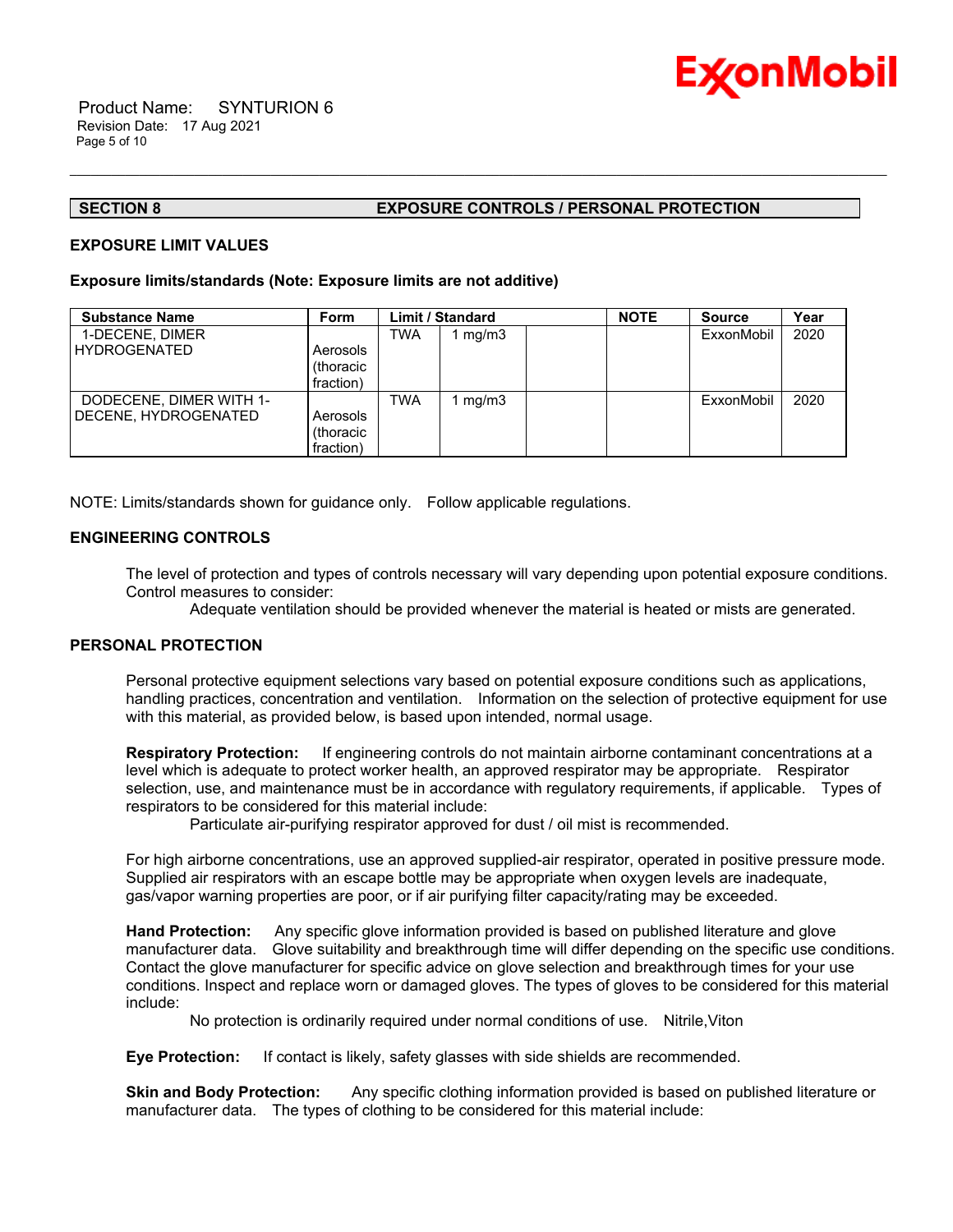

 Product Name: SYNTURION 6 Revision Date: 17 Aug 2021 Page 6 of 10

> No skin protection is ordinarily required under normal conditions of use. In accordance with good industrial hygiene practices, precautions should be taken to avoid skin contact.

**Specific Hygiene Measures:** Always observe good personal hygiene measures, such as washing after handling the material and before eating, drinking, and/or smoking. Routinely wash work clothing and protective equipment to remove contaminants. Discard contaminated clothing and footwear that cannot be cleaned. Practice good housekeeping.

\_\_\_\_\_\_\_\_\_\_\_\_\_\_\_\_\_\_\_\_\_\_\_\_\_\_\_\_\_\_\_\_\_\_\_\_\_\_\_\_\_\_\_\_\_\_\_\_\_\_\_\_\_\_\_\_\_\_\_\_\_\_\_\_\_\_\_\_\_\_\_\_\_\_\_\_\_\_\_\_\_\_\_\_\_\_\_\_\_\_\_\_\_\_\_\_\_\_\_\_\_\_\_\_\_\_\_\_\_\_\_\_\_\_\_\_\_\_

# **ENVIRONMENTAL CONTROLS**

Comply with applicable environmental regulations limiting discharge to air, water and soil. Protect the environment by applying appropriate control measures to prevent or limit emissions.

#### **SECTION 9 PHYSICAL AND CHEMICAL PROPERTIES**

**Note: Physical and chemical properties are provided for safety, health and environmental considerations only and may not fully represent product specifications. Contact the Supplier for additional information.**

#### **GENERAL INFORMATION**

**Physical State:** Liquid **Color:** Colorless **Odor:** Characteristic **Odor Threshold:** N/D

# **IMPORTANT HEALTH, SAFETY, AND ENVIRONMENTAL INFORMATION**

**Relative Density (at 15 °C):** 0.797 **Flammability (Solid, Gas):** N/A **Flash Point [Method]:** >140°C (284°F) [ASTM D-92] **Flammable Limits (Approximate volume % in air):** LEL: N/D UEL: N/D **Autoignition Temperature:** N/D **Boiling Point / Range:** 310°C (590°F) **Decomposition Temperature:** N/D **Vapor Density (Air = 1):** N/D **Vapor Pressure:** < 0.013 kPa (0.1 mm Hg) at 20 °C **Evaporation Rate (n-butyl acetate = 1):** N/D **pH:** N/A **Log Pow (n-Octanol/Water Partition Coefficient):** N/D **Solubility in Water:** Negligible **Viscosity:** 5.7 cSt (5.7 mm2/sec) at 40 °C [ASTM D 445] **Oxidizing Properties:** See Hazards Identification Section.

#### **OTHER INFORMATION**

**Freezing Point:** N/D **Melting Point:** N/A **Pour Point:** -54°C (-65°F)

### **SECTION 10 STABILITY AND REACTIVITY**

**STABILITY:** Material is stable under normal conditions.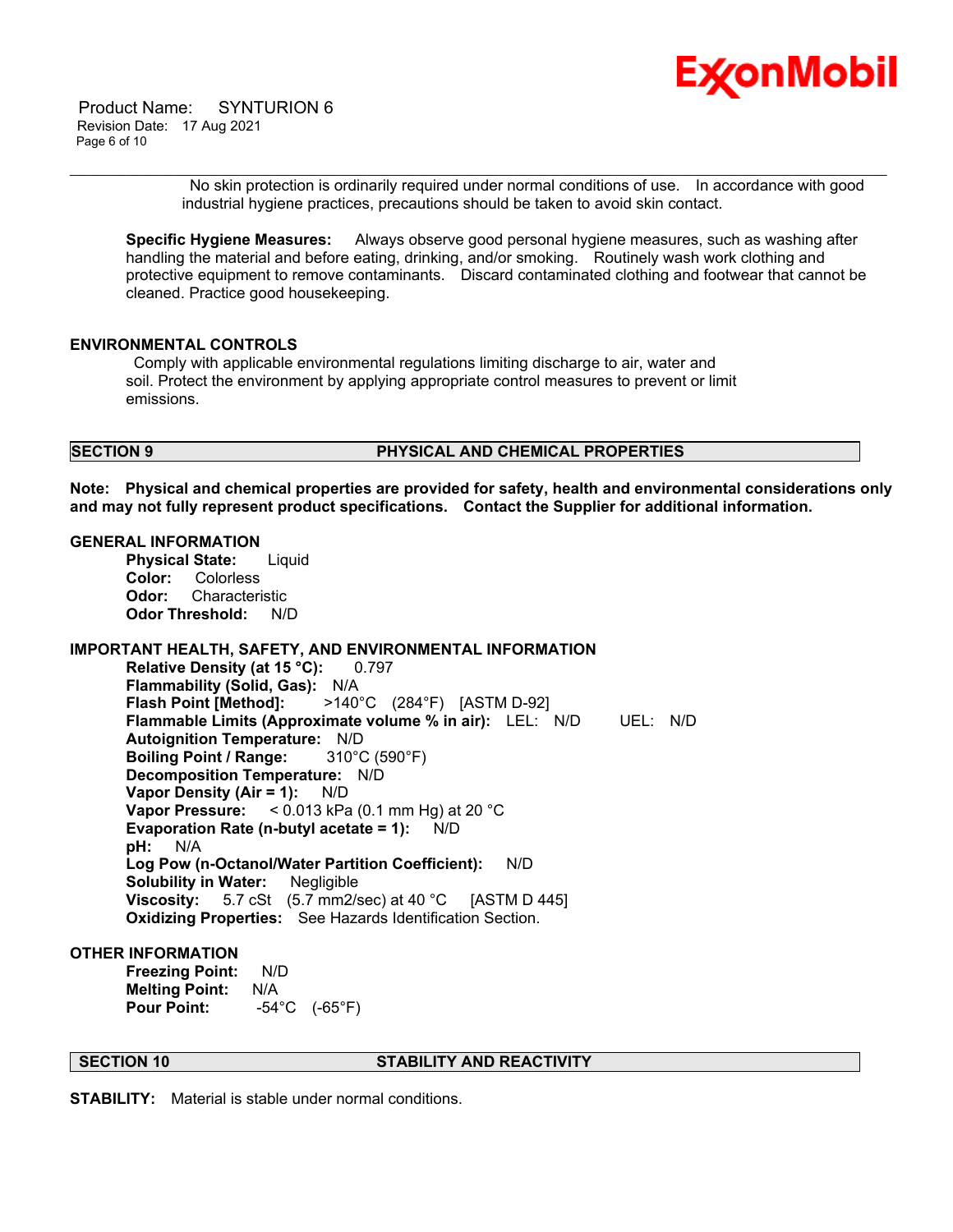

# **CONDITIONS TO AVOID:** Excessive heat. High energy sources of ignition.

# **MATERIALS TO AVOID:** Strong oxidizers

**HAZARDOUS DECOMPOSITION PRODUCTS:** Material does not decompose at ambient temperatures.

**POSSIBILITY OF HAZARDOUS REACTIONS:** Hazardous polymerization will not occur.

# **SECTION 11 TOXICOLOGICAL INFORMATION**

\_\_\_\_\_\_\_\_\_\_\_\_\_\_\_\_\_\_\_\_\_\_\_\_\_\_\_\_\_\_\_\_\_\_\_\_\_\_\_\_\_\_\_\_\_\_\_\_\_\_\_\_\_\_\_\_\_\_\_\_\_\_\_\_\_\_\_\_\_\_\_\_\_\_\_\_\_\_\_\_\_\_\_\_\_\_\_\_\_\_\_\_\_\_\_\_\_\_\_\_\_\_\_\_\_\_\_\_\_\_\_\_\_\_\_\_\_\_

# **INFORMATION ON TOXICOLOGICAL EFFECTS**

| <b>Hazard Class</b>                                               | <b>Conclusion / Remarks</b>                                                                                                                   |
|-------------------------------------------------------------------|-----------------------------------------------------------------------------------------------------------------------------------------------|
| <b>Inhalation</b>                                                 |                                                                                                                                               |
| Acute Toxicity: No end point data for<br>material.                | Moderately toxic. Based on assessment of the components.                                                                                      |
| Irritation: No end point data for material.                       | Elevated temperatures or mechanical action may form vapors,<br>mist, or fumes which may be irritating to the eyes, nose, throat, or<br>lungs. |
| Ingestion                                                         |                                                                                                                                               |
| Acute Toxicity: No end point data for<br>material.                | Minimally Toxic. Based on assessment of the components.                                                                                       |
| <b>Skin</b>                                                       |                                                                                                                                               |
| Acute Toxicity: No end point data for<br>material.                | Minimally Toxic. Based on assessment of the components.                                                                                       |
| Skin Corrosion/Irritation: No end point data<br>for material.     | Negligible irritation to skin at ambient temperatures. Based on<br>assessment of the components.                                              |
| <b>Eye</b>                                                        |                                                                                                                                               |
| Serious Eye Damage/Irritation: No end point<br>data for material. | May cause mild, short-lasting discomfort to eyes. Based on<br>assessment of the components.                                                   |
| <b>Sensitization</b>                                              |                                                                                                                                               |
| Respiratory Sensitization: No end point data<br>for material.     | Not expected to be a respiratory sensitizer.                                                                                                  |
| Skin Sensitization: No end point data for<br>material.            | Not expected to be a skin sensitizer. Based on assessment of the<br>components.                                                               |
| Aspiration: Data available.                                       | May be fatal if swallowed and enters airways. Based on physico-<br>chemical properties of the material.                                       |
| Germ Cell Mutagenicity: No end point data<br>for material.        | Not expected to be a germ cell mutagen. Based on assessment of<br>the components.                                                             |
| Carcinogenicity: No end point data for<br>material.               | Not expected to cause cancer. Based on assessment of the<br>components.                                                                       |
| Reproductive Toxicity: No end point data<br>for material.         | Not expected to be a reproductive toxicant. Based on assessment<br>of the components.                                                         |
| Lactation: No end point data for material.                        | Not expected to cause harm to breast-fed children.                                                                                            |
| <b>Specific Target Organ Toxicity (STOT)</b>                      |                                                                                                                                               |
| Single Exposure: No end point data for<br>material.               | Not expected to cause organ damage from a single exposure.                                                                                    |
| Repeated Exposure: No end point data for<br>material.             | Not expected to cause organ damage from prolonged or repeated<br>exposure. Based on assessment of the components.                             |

# **OTHER INFORMATION For the product itself:**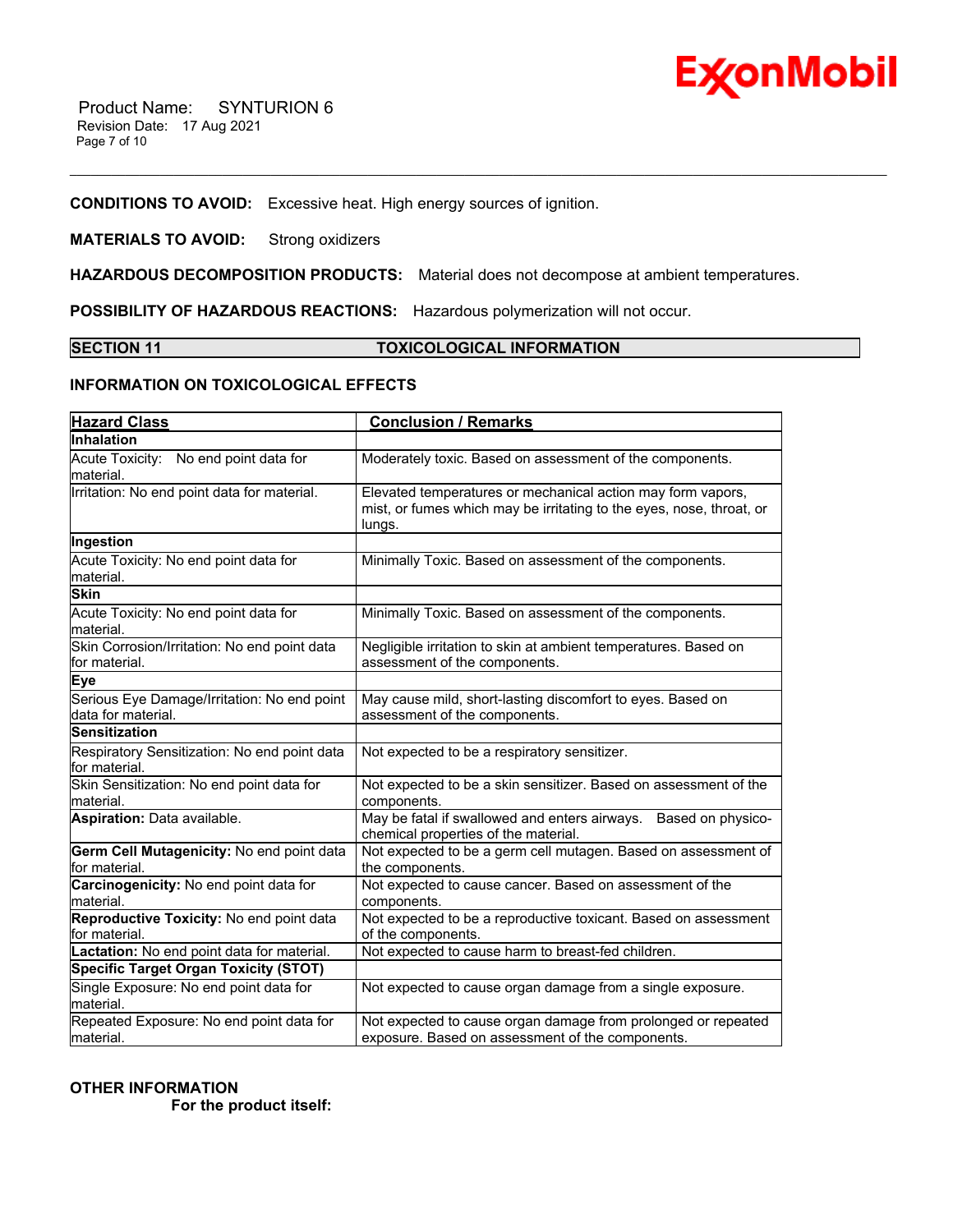

 Product Name: SYNTURION 6 Revision Date: 17 Aug 2021 Page 8 of 10

Small amounts of liquid aspirated into the lungs during ingestion or from vomiting may cause chemical pneumonitis or pulmonary edema.

\_\_\_\_\_\_\_\_\_\_\_\_\_\_\_\_\_\_\_\_\_\_\_\_\_\_\_\_\_\_\_\_\_\_\_\_\_\_\_\_\_\_\_\_\_\_\_\_\_\_\_\_\_\_\_\_\_\_\_\_\_\_\_\_\_\_\_\_\_\_\_\_\_\_\_\_\_\_\_\_\_\_\_\_\_\_\_\_\_\_\_\_\_\_\_\_\_\_\_\_\_\_\_\_\_\_\_\_\_\_\_\_\_\_\_\_\_\_

### **Contains:**

Low-viscosity branched alkanes: Acute exposures to high aerosol levels are harmful to lungs.

### **IARC Classification:**

**The following ingredients are cited on the lists below:** None.

|            | --REGULATORY LISTS SEARCHED-- |               |  |  |
|------------|-------------------------------|---------------|--|--|
| 1 = IARC 1 | $2 = IARC 2A$                 | $3 = IARC 2B$ |  |  |

# **SECTION 12 ECOLOGICAL INFORMATION**

The information given is based on data for the material, components of the material, or for similar materials, through the application of bridging principals.

#### **ECOTOXICITY**

Material -- Not expected to be harmful to aquatic organisms.

#### **PERSISTENCE AND DEGRADABILITY**

**Biodegradation:**

Majority of components -- Expected to be inherently biodegradable

### **SECTION 13 DISPOSAL CONSIDERATIONS**

Disposal recommendations based on material as supplied. Disposal must be in accordance with current applicable laws and regulations, and material characteristics at time of disposal.

#### **DISPOSAL RECOMMENDATIONS**

Product is suitable for burning in an enclosed controlled burner for fuel value or disposal by supervised incineration at very high temperatures to prevent formation of undesirable combustion products. Protect the environment. Dispose of used oil at designated sites. Minimize skin contact. Do not mix used oils with solvents, brake fluids or coolants.

**Empty Container Warning** Empty Container Warning (where applicable): Empty containers may contain residue and can be dangerous. Do not attempt to refill or clean containers without proper instructions. Empty drums should be completely drained and safely stored until appropriately reconditioned or disposed. Empty containers should be taken for recycling, recovery, or disposal through suitably qualified or licensed contractor and in accordance with governmental regulations. DO NOT PRESSURISE, CUT, WELD, BRAZE, SOLDER, DRILL, GRIND, OR EXPOSE SUCH CONTAINERS TO HEAT, FLAME, SPARKS, STATIC ELECTRICITY, OR OTHER SOURCES OF IGNITION. THEY MAY EXPLODE AND CAUSE INJURY OR DEATH.

#### **SECTION 14 TRANSPORT INFORMATION**

**LAND** : Not Regulated for Land Transport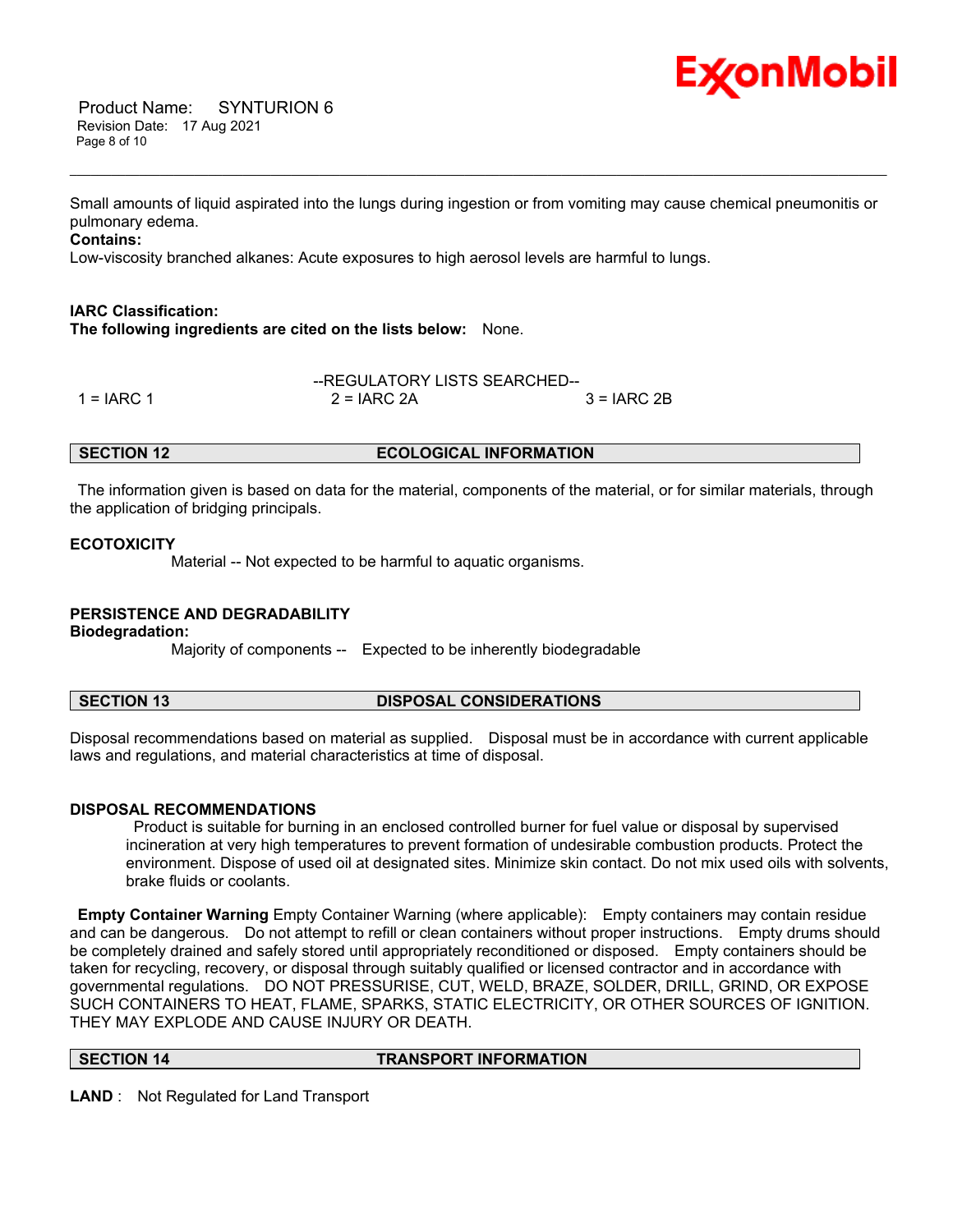

 Product Name: SYNTURION 6 Revision Date: 17 Aug 2021 Page 9 of 10

**SEA (IMDG):** Not Regulated for Sea Transport according to IMDG-Code

**Marine Pollutant:** No

**AIR (IATA):** Not Regulated for Air Transport

#### **SECTION 15 REGULATORY INFORMATION**

\_\_\_\_\_\_\_\_\_\_\_\_\_\_\_\_\_\_\_\_\_\_\_\_\_\_\_\_\_\_\_\_\_\_\_\_\_\_\_\_\_\_\_\_\_\_\_\_\_\_\_\_\_\_\_\_\_\_\_\_\_\_\_\_\_\_\_\_\_\_\_\_\_\_\_\_\_\_\_\_\_\_\_\_\_\_\_\_\_\_\_\_\_\_\_\_\_\_\_\_\_\_\_\_\_\_\_\_\_\_\_\_\_\_\_\_\_\_

This material is considered hazardous according to the Law on Chemicals.

### **REGULATORY STATUS AND APPLICABLE LAWS AND REGULATIONS**

**Listed or exempt from listing/notification on the following chemical inventories :**  AIIC, DSL, ENCS, IECSC, ISHL, KECI, PICCS, TCSI, TSCA

# **SECTION 16 OTHER INFORMATION**

# **N/D = Not determined, N/A = Not applicable**

**KEY TO THE H-CODES CONTAINED IN SECTION 3 OF THIS DOCUMENT (for information only):** H304: May be fatal if swallowed and enters airways; Aspiration, Cat 1

H332: Harmful if inhaled; Acute Tox Inh, Cat 4

# **THIS SAFETY DATA SHEET CONTAINS THE FOLLOWING REVISIONS:**

EQUATOR COMPANY LIMITED: Section 01: Supplier Mailing Address information was modified.

Nam Giang Commercial Service Co., Ltd): Section 01: Supplier Mailing Address information was modified.

PAN International Petroleum Joint Stock Company: Section 01: Supplier Mailing Address information was modified. GHS Environmental Classification information was deleted.

GHS Environmental Hazards information was deleted.

GHS Precautionary Statements - Prevention information was modified.

Hazard Identification: Physical/Chemical Hazard information was modified.

Section 09: Vapor Pressure information was added.

Section 12: Ecological Information - Acute Aquatic Toxicity information was added.

Section 12: Ecological Information - Acute Aquatic Toxicity information was deleted.

Section 13: Disposal Considerations - Disposal Recommendations information was modified.

----------------------------------------------------------------------------------------------------------------------------------------------------- The information and recommendations contained herein are, to the best of ExxonMobil's knowledge and belief, accurate and reliable as of the date issued. You can contact ExxonMobil to insure that this document is the most current available from ExxonMobil. The information and recommendations are offered for the user's consideration and examination. It is the user's responsibility to satisfy itself that the product is suitable for the intended use. If buyer repackages this product, it is the user's responsibility to insure proper health, safety and other necessary information is included with and/or on the container. Appropriate warnings and safe-handling procedures should be provided to handlers and users. Alteration of this document is strictly prohibited. Except to the extent required by law, republication or retransmission of this document, in whole or in part, is not permitted. The term, "ExxonMobil" is used for